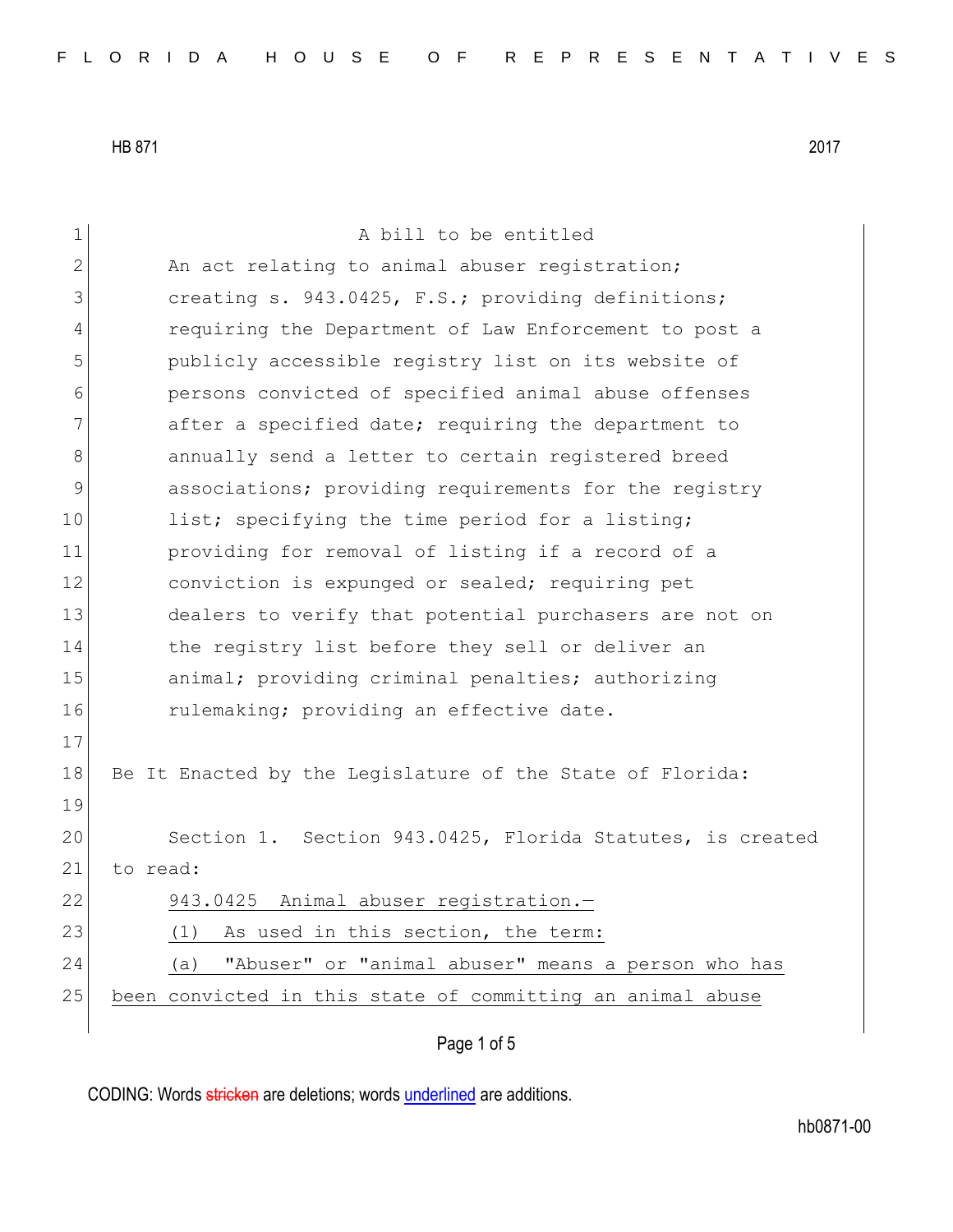| 26 | offense.                                                         |
|----|------------------------------------------------------------------|
|    |                                                                  |
| 27 | "Animal" means a dog of the species Canis familiaris;<br>(b)     |
| 28 | a cat of the species Felis catus; a pet normally maintained in   |
| 29 | or near the household of its owner; a domesticated animal;       |
| 30 | previously captured wildlife; an exotic animal; or any other     |
| 31 | pet, including, but not limited to, a rabbit, chick, duck, or    |
| 32 | potbellied pig. The term does not include an equine; an animal   |
| 33 | that is being raised primarily for use as food or fiber for      |
| 34 | human utilization or consumption, including, but not limited to, |
| 35 | cattle, sheep, swine, goats, and poultry; a wild vertebrate; or  |
| 36 | a mollusk, crustacean, or fish.                                  |
| 37 | (c) "Animal abuse offense" means a conviction for a felony       |
| 38 | violation of:                                                    |
| 39 | 1.<br>Animal cruelty under s. 828.12.                            |
| 40 | Animal fighting under s. 828.122.<br>2.                          |
| 41 | Sexual activities involving animals under s. 828.126.<br>3.      |
| 42 | "Conviction" has the same meaning as provided in s.<br>(d)       |
| 43 | 775.21.                                                          |
| 44 | "Pet dealer" means:<br>(e)                                       |
| 45 | A pet dealer as defined in s. 828.29; or<br>1.                   |
| 46 | An animal shelter, humane organization, or animal<br>2.          |
| 47 | control agency operated by a humane organization that receives   |
| 48 | funds from the state or from a political subdivision of the      |
| 49 | state and that, in the ordinary course of business, engages in   |
| 50 | the sale or adoption of animals.                                 |
|    |                                                                  |

## Page 2 of 5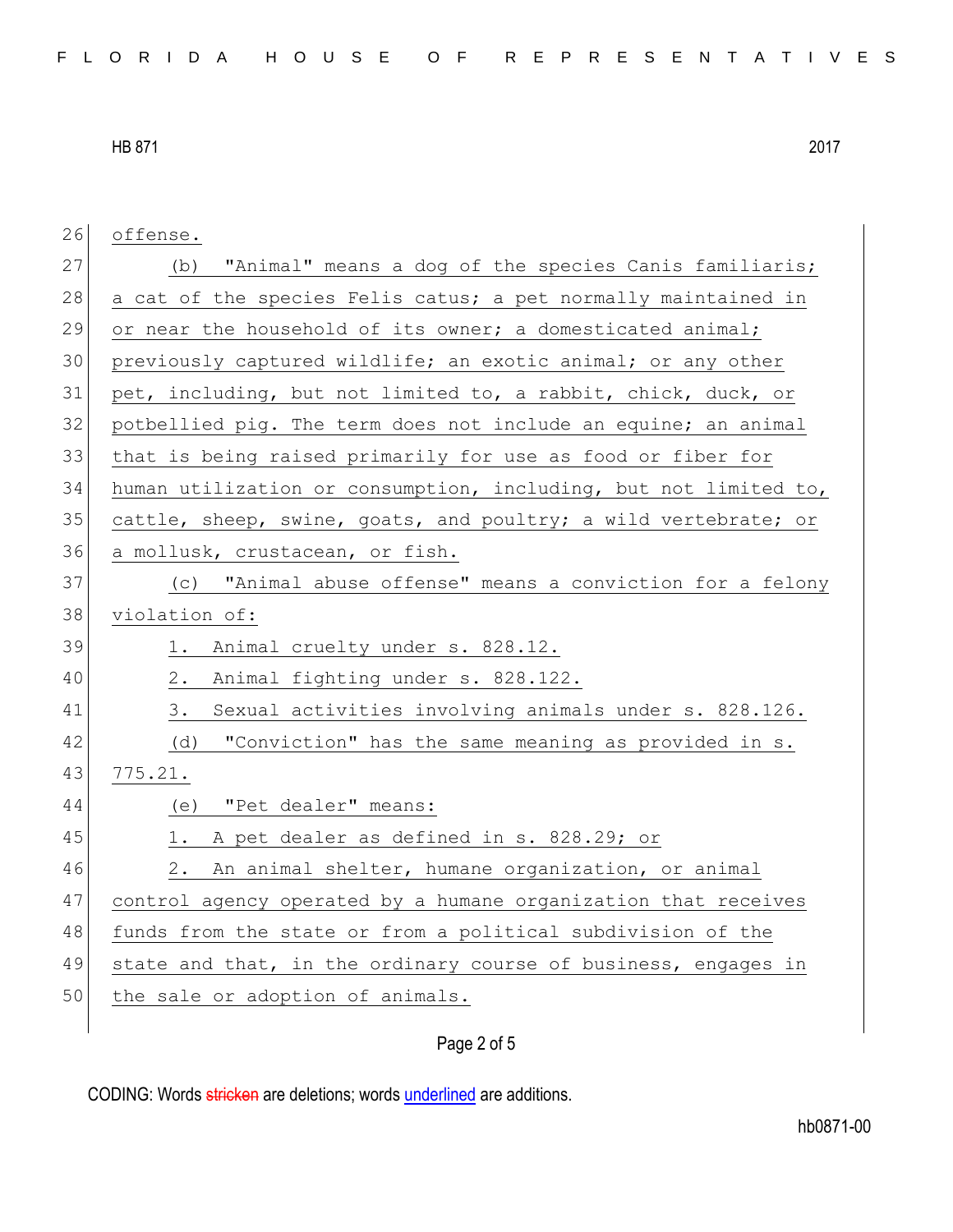| 51 | "Registered breed association" means an association<br>(f)       |
|----|------------------------------------------------------------------|
| 52 | formed and perpetuated for the maintenance of records of         |
| 53 | purebreeding of animal species for a specific breed whose        |
| 54 | characteristics are set forth in constitutions, bylaws, or other |
| 55 | rules of the association.                                        |
| 56 | (2) (a) Beginning January 1, 2018, the department shall          |
| 57 | post a publicly accessible registry list on its website of each  |
| 58 | person convicted of an animal abuse offense on and after that    |
| 59 | date.                                                            |
| 60 | (b) 1. The registry list shall include a photograph of the       |
| 61 | convicted animal abuser taken as part of the booking process,    |
| 62 | the animal abuser's full legal name, and other identifying data  |
| 63 | the department determines is necessary to properly identify the  |
| 64 | animal abuser and to exclude innocent persons.                   |
| 65 | 2. The registry list may not include the abuser's social         |
| 66 | security number, driver license number, or any other state or    |
| 67 | federal identification number.                                   |
| 68 | (c) A court clerk shall forward a copy of the judgment and       |
| 69 | date of birth of each person convicted of an animal abuse        |
| 70 | offense to the department within 30 calendar days after the date |
| 71 | of judgment.                                                     |
| 72 | Upon a person's first conviction for an animal abuse<br>(d)      |
| 73 | offense, the department shall maintain the person's name and     |
| 74 | other identifying information described in paragraph (b) on the  |
| 75 | registry list for 2 years after the date of conviction, after    |
|    |                                                                  |

Page 3 of 5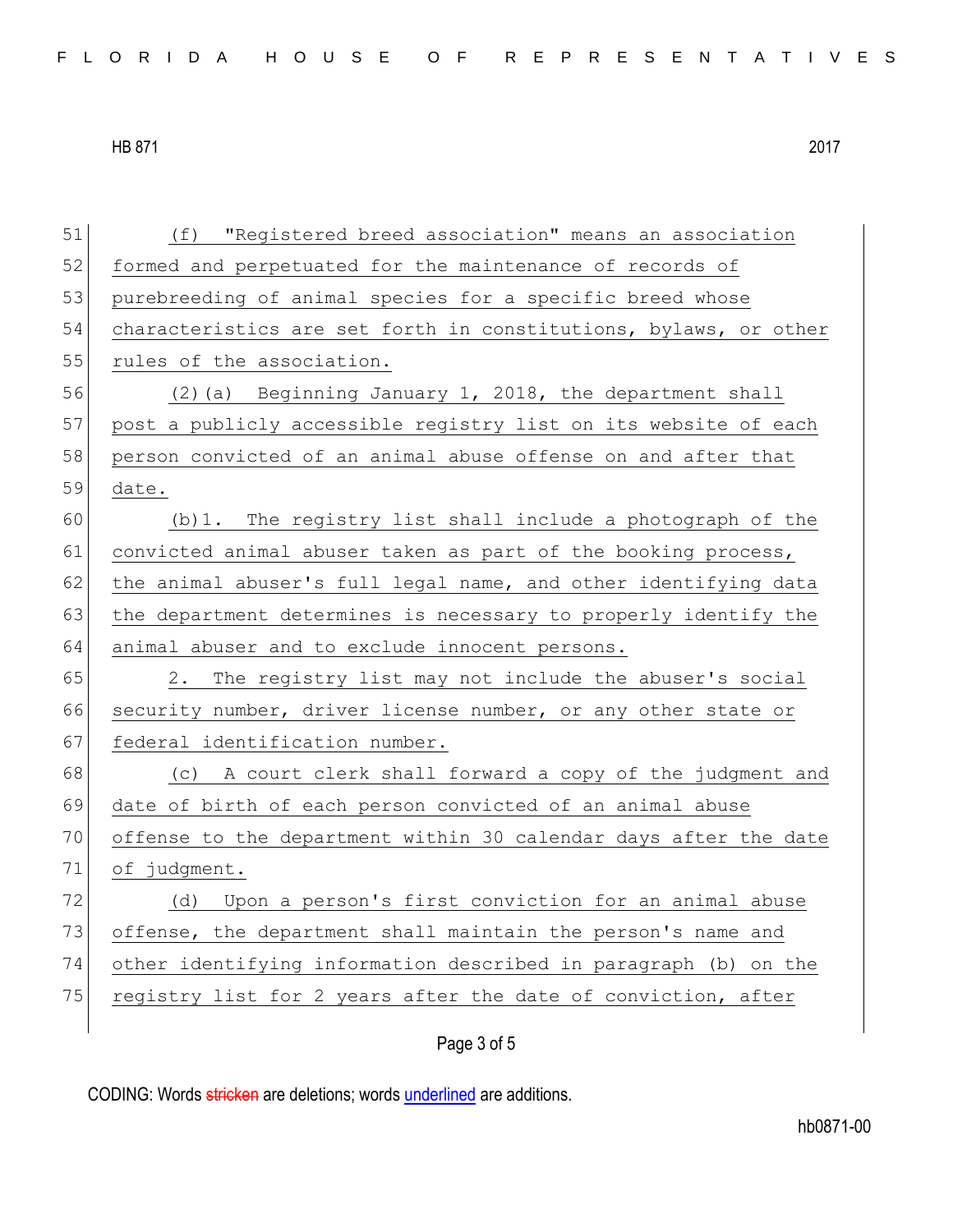| 76  | which time the department shall remove the person's name and     |
|-----|------------------------------------------------------------------|
| 77  | identifying information from the list if the person is not       |
| 78  | convicted of another animal abuse offense during that 2-year     |
| 79  | period.                                                          |
| 80  | (e) Upon a person's subsequent conviction for an animal          |
| 81  | abuse offense, the department shall maintain the person's name   |
| 82  | and other identifying information described in paragraph (b) on  |
| 83  | the registry list for 5 years after the date of the most recent  |
| 84  | conviction, after which time the department shall remove the     |
| 85  | person's name and identifying information from the list if the   |
| 86  | person is not convicted of another animal abuse offense during   |
| 87  | that 5-year period.                                              |
| 88  | (f) Beginning in 2019, the department shall annually send        |
| 89  | letters to the leading registered breed associations for animals |
| 90  | covered by this section to inform them of the registry and to    |
| 91  | encourage them to urge their members to not provide animals to   |
| 92  | persons on the registry.                                         |
| 93  | The registry list shall remain on the department's<br>(3)        |
| 94  | website for such time as determined by the executive director.   |
| 95  | The department shall remove a person's name and<br>(4)           |
| 96  | identifying information from the registry list if the record of  |
| 97  | the offense for which the person is subject to the mandates of   |
| 98  | the registry is expunged or sealed pursuant to this chapter.     |
| 99  | (5) (a) Beginning January 1, 2018, a pet dealer may not          |
| 100 | sell or deliver an animal to a prospective purchaser until the   |
|     |                                                                  |

## Page 4 of 5